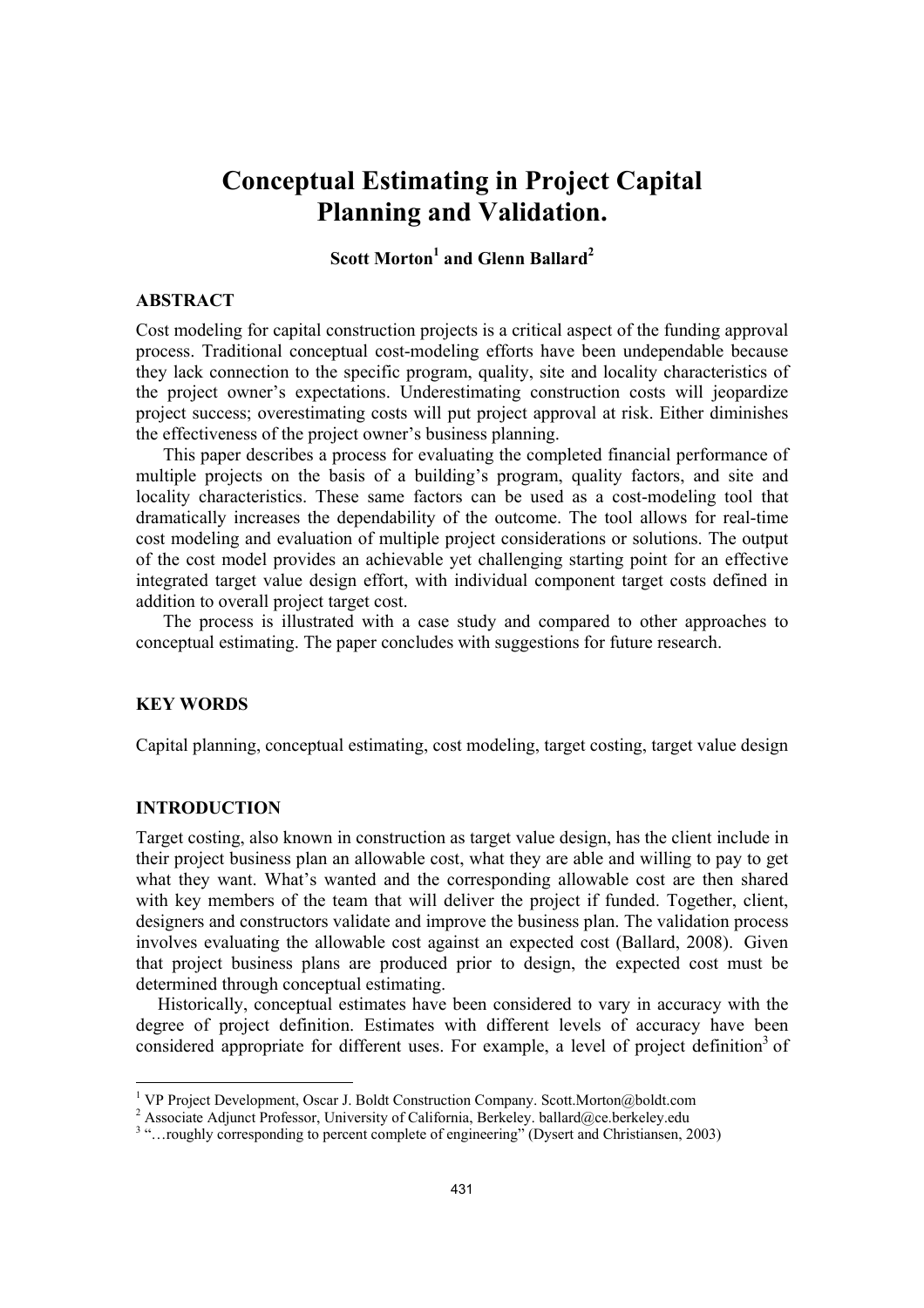1% to 15% is said to be accurate within 3-12% in predicting actual cost, and to be suitable for determining the feasibility of a project, but not suitable for establishing a control budget (Dysert and Christiansen, 2003). The challenge posed by target value design is to determine expected cost directly from customer requirements, prior to design, then to set target costs (budgets) equal to or lower than allowable cost. In Pennanen and Ballard's 2008 paper, a highly accurate method of conceptual estimating was presented capable of determining the expected cost for a project directly from customer requirements.

This paper presents another equally accurate and also parametric conceptual estimating method (Dysert, et al., 2004), based on benchmarking healthcare projects. In the following, first the development of the method is described, then its use illustrated through a case study. The paper concludes with recommendations for future research.

### **PROJECT EVALUATION**

Construction largely is a one-of-a-kind business, and almost every project is a prototype. Evaluating the outcome of an individual project can be challenging, and comparing projects to each other is even more difficult. Meaningful project evaluation and comparison in terms of cost and value has, by its nature, been a subjective undertaking. The idea that project evaluation has been subjective is less important than the fact that the subjectivity has had no basis for consistency.

A project typically is judged in part on the basis of budget and schedule performance. In most instances, a project's construction manager or constructor has significant influence in establishing the budget and schedule, so even though a project's outcome may be impressive against these metrics, there is little assurance that the original benchmarks were appropriate. Changes in scope during the execution of the project and the impact of unforeseen conditions also make a direct comparison of project outcomes to original project criteria of limited value.

Projects also are compared against each other. This is generally done on a cost-persquare-foot basis. Differences in reported costs for an individual project and the variability among program and other characteristics make this type of analysis interesting, but of little practical use.

Lack of valid project evaluation can critically handicap the conceptual estimating efforts used for appropriation level estimates. The timing of these financial evaluation efforts often dictates that they be completed with a limited amount of information. Lacking a better method, cost-estimating efforts generally fall back on an evaluation of a similar project or group of projects on the basis of cost/sf. Even if a fairly extensive database of project information exists, this method is fraught with risk. The project development team is left to begin the design and construction process with a firm budget but with limited project scope description or assurance that the budget is appropriate.

In addition, a basic tenet of Lean Project Delivery is the ability to verify continuous improvement. In order to do this, a method for evaluating the effectiveness of the project delivery process is required. The system of evaluation often must compare the relative value of projects that have only marginal similarities. More specifically, a comparison of relative benefit in relation to cost is needed. The task is defined as calculating a project "benchmark index," measuring the nature and quality of a project that is directly related to the project cost.

Proceedings for the 17<sup>th</sup> Annual Conference of the International Group for Lean Construction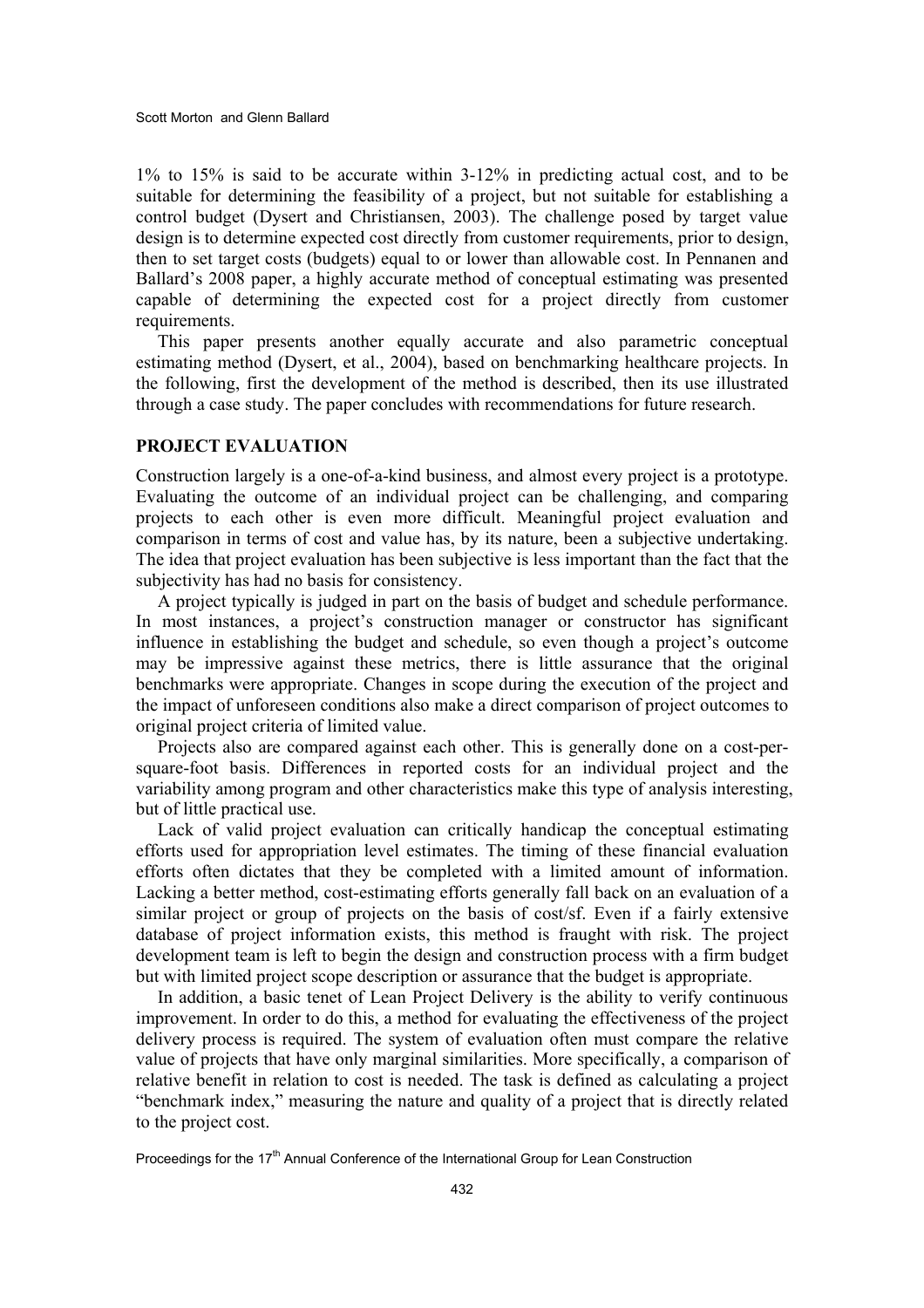Working from an assumption that such a relationship does exist and that it can be calculated, the conceptualized nature of the relationship would be as shown in Figure 1. Each incremental increase in the "Project Benchmark Index" (PBI) would imply an incremental increase in cost. For projects with the same PBI, the lower cost project would have the higher value. If projects have the same cost, higher PBI would correlate to higher value.



Project Benchmark Index

Figure 1: Project Benchmark Index

#### **PROJECT COST CALCULATION**

Calculating project cost for comparison requires a standard method. For this evaluation, the cost includes building construction cost only and is calculated on a cost per unit of area. Site development cost, including mass site excavation and extraordinary soil retention or foundation requirements have been excluded. Special building systems, such as security systems, design costs and other project "soft costs," also have been omitted from the evaluation.

To the extent possible, costs should be compared on an equal basis and should be adjusted for historical cost indexes. Local permits, fees, sales tax rates and their applicability also must be considered as these variables are not influenced by the design or the construction of the project.

Project costs are affected by a locality's relative costs for materials and labor. These differences can be defined by a company's own data or by utilizing one of the many publications that evaluate construction cost differences by city or region. Consistency is more important than which method is used.

Contractual issues also should be accounted for and necessary adjustments to equalize costs made. Differences due to bonding requirements and fee levels should be negated.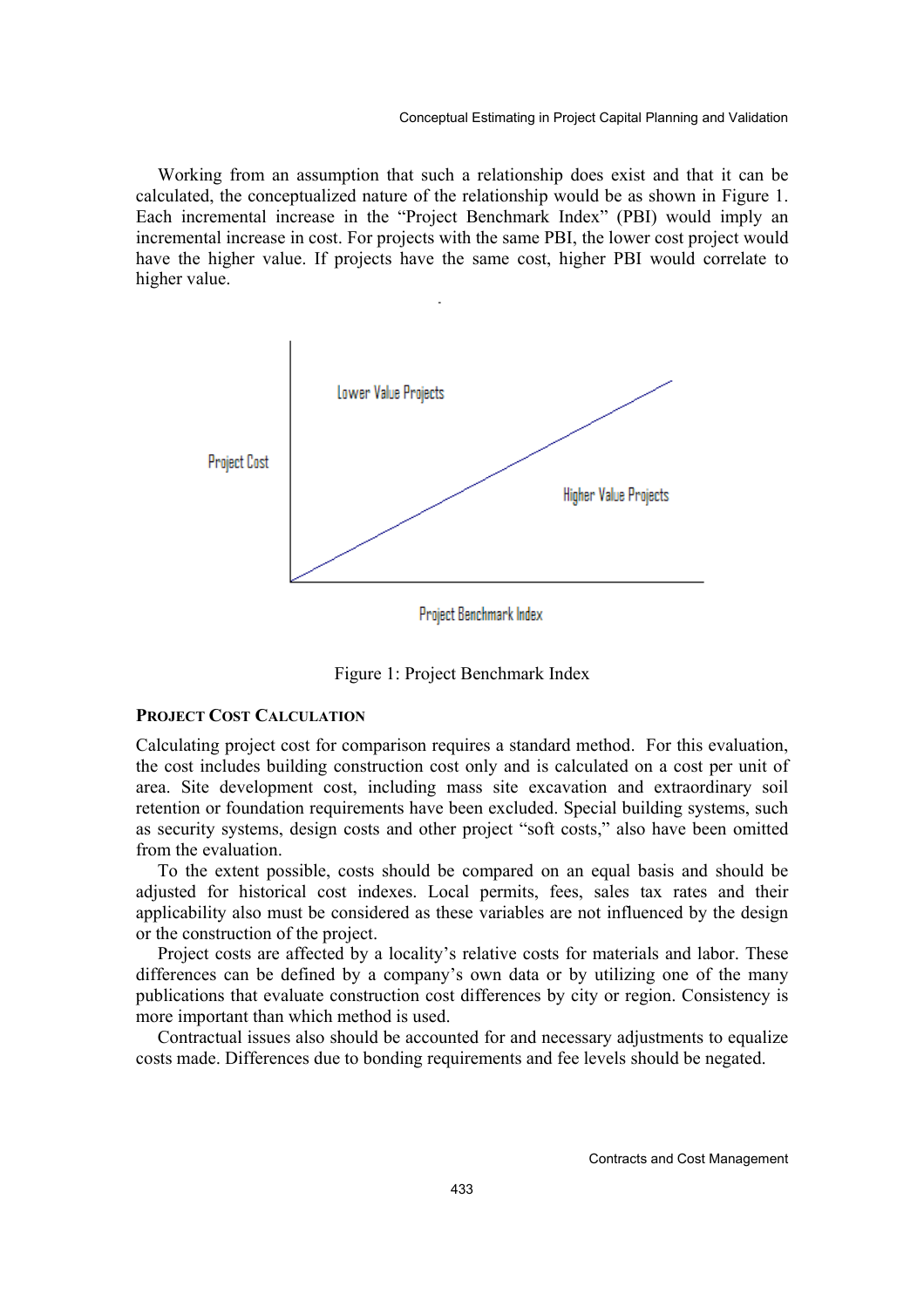Scott Morton and Glenn Ballard

#### **PROJECT BENCHMARK CALCULATION**

Several factors define a project's nature and must be evaluated to determine the PBI. The specifics of these factors must be determined for each type of project, but in general, the factors are: functional program; project size; building quality factors; site conditions; and local construction requirements and code issues. The calculation of project PBI does not need to be complicated. As with project cost analysis, consistency of methodology is the most significant requirement.

The relative intensity of a building's program is the principle driver the PBI. If all other project attributes were equal, the building program would be the only factor required and the sole determinate of cost. The program elements' relative intensity is determined by evaluating the cost of constructing each program element with all other factors equalized. A representative sampling of program element intensity factors for healthcare construction is shown in table 1.

|  |  |  | Table 1: Element Intensity Factors |  |
|--|--|--|------------------------------------|--|
|--|--|--|------------------------------------|--|

| <b>Central Sterile Processing</b> | 1.90 |
|-----------------------------------|------|
| <b>Central Storage</b>            | 0.53 |
| Emergency                         | 1.16 |
| <b>General Clinic</b>             | 0.84 |
| Radiology                         | 1.65 |
| Surgery                           | 1.80 |

A building's overall program intensity can be calculated as a weighted average of all individual program areas in the project.

# $\sum$  (program factors x program areas) (Equation 1) Total building area

Project size also should be considered in determining the PBI. Other factors being equal, a larger project with greater repetition of spaces and components will be constructed more economically than a smaller one with less repetition. This difference in costs does not reflect a variation in value. From a given baseline area, the impact (greater cost) of the economy of scale of a project increases relatively quickly as the project area approaches 0, and will be less dramatic (lower cost benefit) as the project size increases. Based on empirical data, this variation can be approximated by an increase or decrease in project cost of 3% as the project size is reduced by half or doubled.

Size Factor =  $log_2$ (project area / baseline area) x 0.03 (Equation 2)

There are many ways of constructing a building to accommodate a particular program. The design and selection of the materials and systems used to create a building's structure,

Proceedings for the 17<sup>th</sup> Annual Conference of the International Group for Lean Construction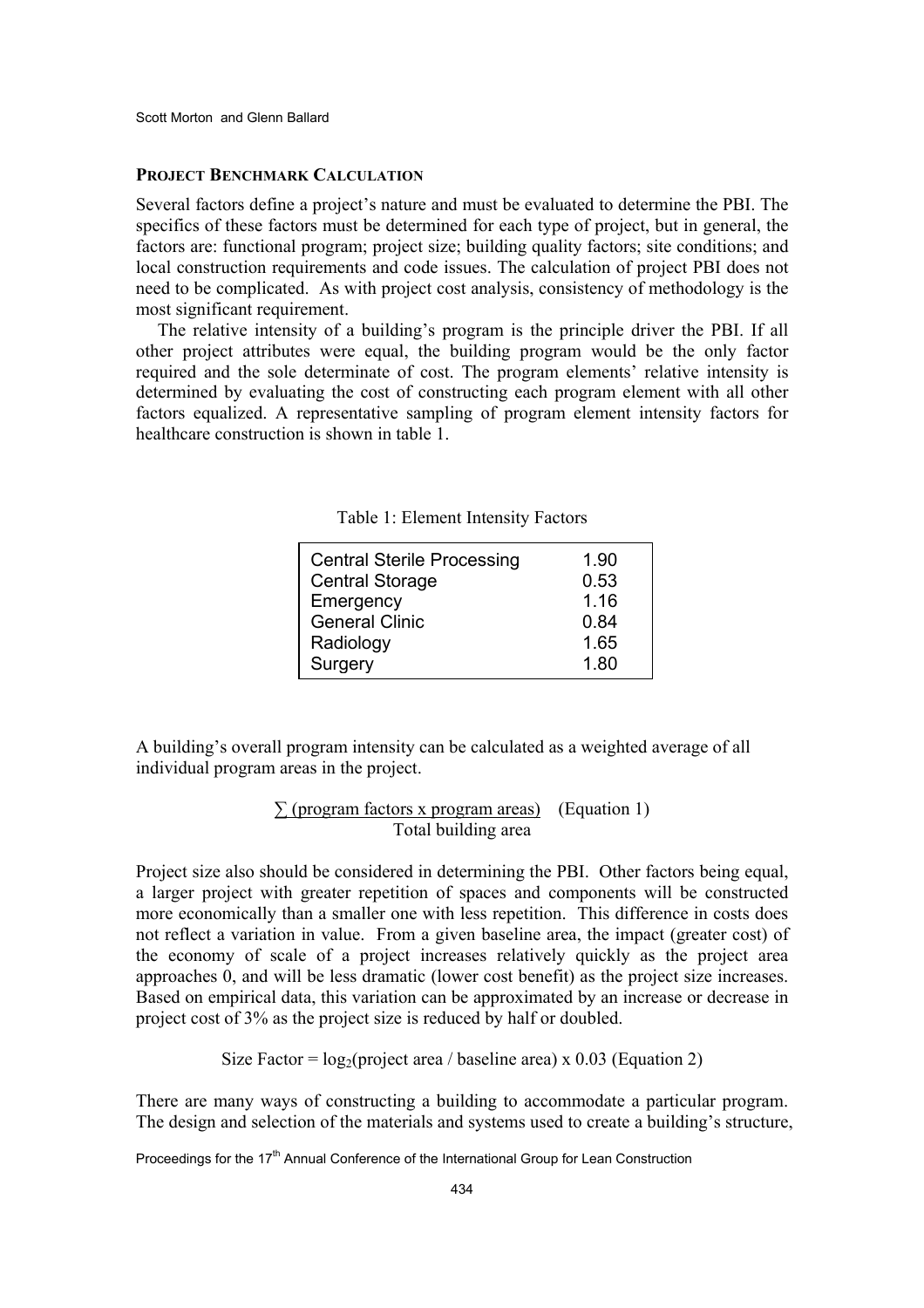exterior enclosure, interiors, and mechanical and electrical systems impact the value of the facility. Life expectancy of the facility, operation and maintenance costs, and the image of the facility are factors that may be important to the building owner but are unrelated to program function.

The broad categories included in the evaluation are: *building type; exterior enclosure; interior finishes; and plumbing, mechanical and electrical systems.* These components typically account for  $75 - 80\%$  of a projects cost. They also account for the highest percentage of a project's constructed variability.

In order to evaluate the range of potential impact that each of these elements contributes to the overall project cost, definitions need to be created. Building type is less dependent on preference than are the other attributes. The ratings categories used are: *wood-framed; unprotected steel frame; two-hour rated construction; and high-rise construction*. Each of these levels of construction has appropriate applications and related benefits and costs.

In addition to level of quality and image, the remaining building subsystems are affected by the building's configuration and by program, engineering and code requirements. For each subsystem, four levels of quality were established: *economy; standard; high; and premium*.

The nature of the building site also can have a great deal of cost impact on the project. The variability ranges from a new building on a greenfield building site to a phased inplace renovation of single or multiple existing departments. This is considered a value comparison as opposed to strictly a cost issue, due to the benefit that may be achieved by the building owner. Requirements to maintain appropriate adjacencies play a large part in decisions about where a project will be constructed. The evaluation levels defined for this aspect of project delivery were: greenfield construction; *limited access; restricted access; and severely restricted access.* 

Requirements due to local geologic and environmental conditions comprise the final category of evaluation factors. Buildings constructed in a location with a high or veryhigh risk for earthquakes have very different requirements than those constructed in lowrisk areas. If the nature of the building is such that it must be self-sustaining in a major earthquake event, the demands are even greater. Likewise, buildings constructed in a temperate climate have less severe requirements that those constructed in areas that have more extreme climates. These factors affect the complexity of the constructed systems and, therefore, the relative cost for buildings of similar value in terms of comfort, quality, and image characteristics.

For each of the attributes listed above, the factors for the range of constructed value should represent the range of costs that will be experienced as the component quality increases from *economy* to *premium*. The factors can be determined by conceptualizing the systems that meet the definitions for each level and calculating the effect as a percentage of overall project cost each will impose on the project. The PBI is the product of the factors assigned to the different levels for each of the listed attributes.

Figure 2 includes the results of the initial study performed for nine projects completed for the ThedaCare Health System in Wisconsin.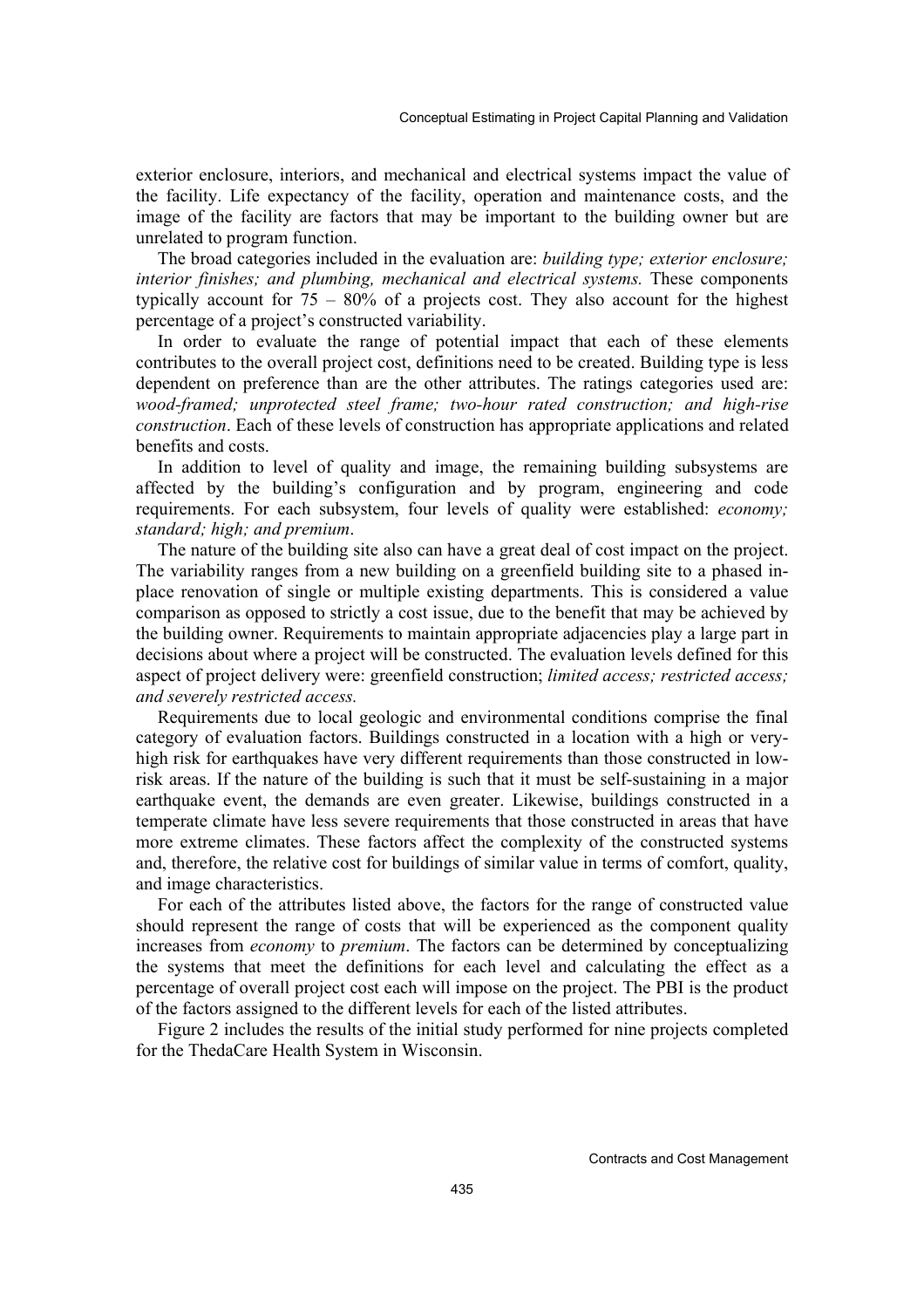

Figure 2: Baseline Data

In this graph, the trend line is forced through the point  $(0.0, \$0.00)$ , implying that a project with no program or attributes will have no cost. Since the standard formula for a line of is  $y = mx+b$ , *m* can be shown to be the expected cost multiplier for a project with a PBI of x and an equalized cost per square foot of y. The reliability of *m* as the cost factor is indicated by the square of the Pearson Product for the given values of x and y. The  $R^2$  value can be interpreted as the proportion of the variance in *y* attributable to the variance in *x*. An  $\mathbb{R}^2$  value of 1 is the highest value of correlation and -1 the lowest. In this sampling of projects,  $R^2$  = 0.9834.

#### **THE VALUE INDEX**

The cost factor for a particular project can also be calculated from the standard line formula  $m = y/x$  where *y* is the equalized cost per square foot and *x* is the PBI. Comparing the cost factors for the individual projects provides an indication of the relative value achieved. In order to maintain a consistent comparison, a value index was created. The *Value Index* is a comparison to the original  $m_{avg}$  calculated for the baseline projects, it is adjusted for cost escalation and is calculated as:

Value Index = 
$$
\frac{\text{Baseline } m_{\text{avg}}}{\text{Project } m}
$$
 (Current Cost Index) (Equation 3) (Project *m*)

Proceedings for the 17<sup>th</sup> Annual Conference of the International Group for Lean Construction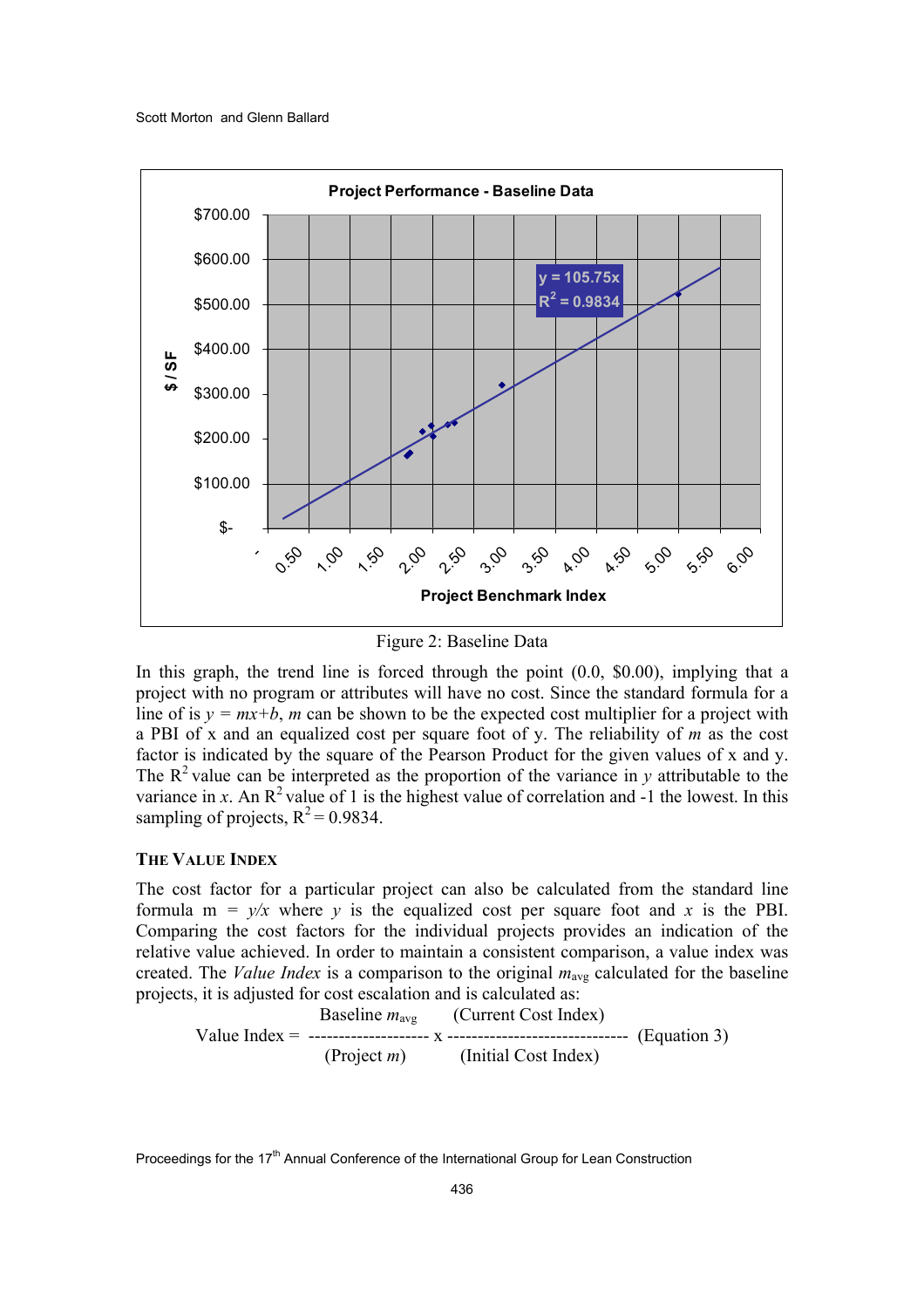In this study, the current cost index used is *R.S. Means Quarterly Construction Cost Data* published by Reed Construction Data. The initial cost index is the cost index used for the calculation of Baseline  $m_{\text{av}}$ .



Figure 3: Improvement over Time

Graphing the value index for the nine initial projects – with the value ratio on the y axis and the completion date on the x axis – provides evidence that the outcomes for the projects constructed for ThedaCare have improved by approximately 1% per year for projects completed from 2003 through 2008 (Figure 3). Maintaining the demonstrated improvement over time for a larger sampling of projects has been set as a key metric in the ThedaCare's project delivery team's self evaluation. The addition of five additional projects to the evaluation, including two that will be completed by mid-2009, helps to confirm this annual performance improvement (Figure 4).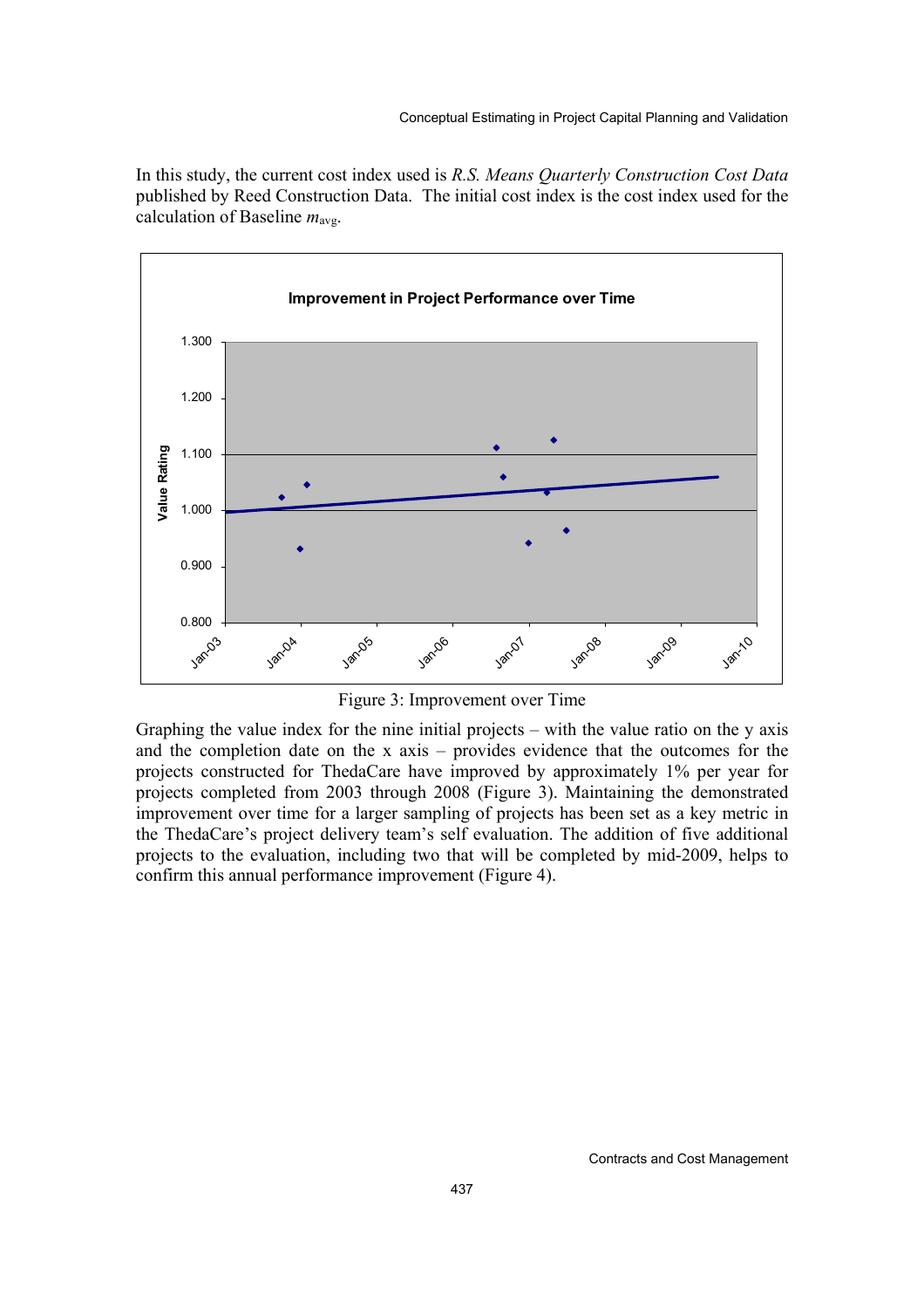

Figure 4: Improvement over Time

## **USING THE PBI IN COST MODELING**

Since the PBI for a building project does not depend on the stage of project completion, it can be calculated or estimated at any stage of project conceptualization, design or construction. It also can be used to develop a cost model that is specific to the project program, quality factors, and site and locality characteristics. Although it may be necessary to approximate the project program intensity in the very early evaluation of the project business case, all other attributes in the calculation can be selected and, if desired, modified to generate a cost model that will satisfy the business case requirements. Knowing the PBI, the estimated construction cost is calculated as:

 (Current Cost Index) Projected cost = PBI x Baseline *m*avg x ----------------------------- ÷ Value index (Initial Cost Index) (equation 4)

The value index should take into account the anticipated improvement in project performance over time. This projected improvement sets a target cost that is below the historical baseline, requiring the project team to continue to seek opportunities to improve performance or eliminate waste in the process.

Proceedings for the 17<sup>th</sup> Annual Conference of the International Group for Lean Construction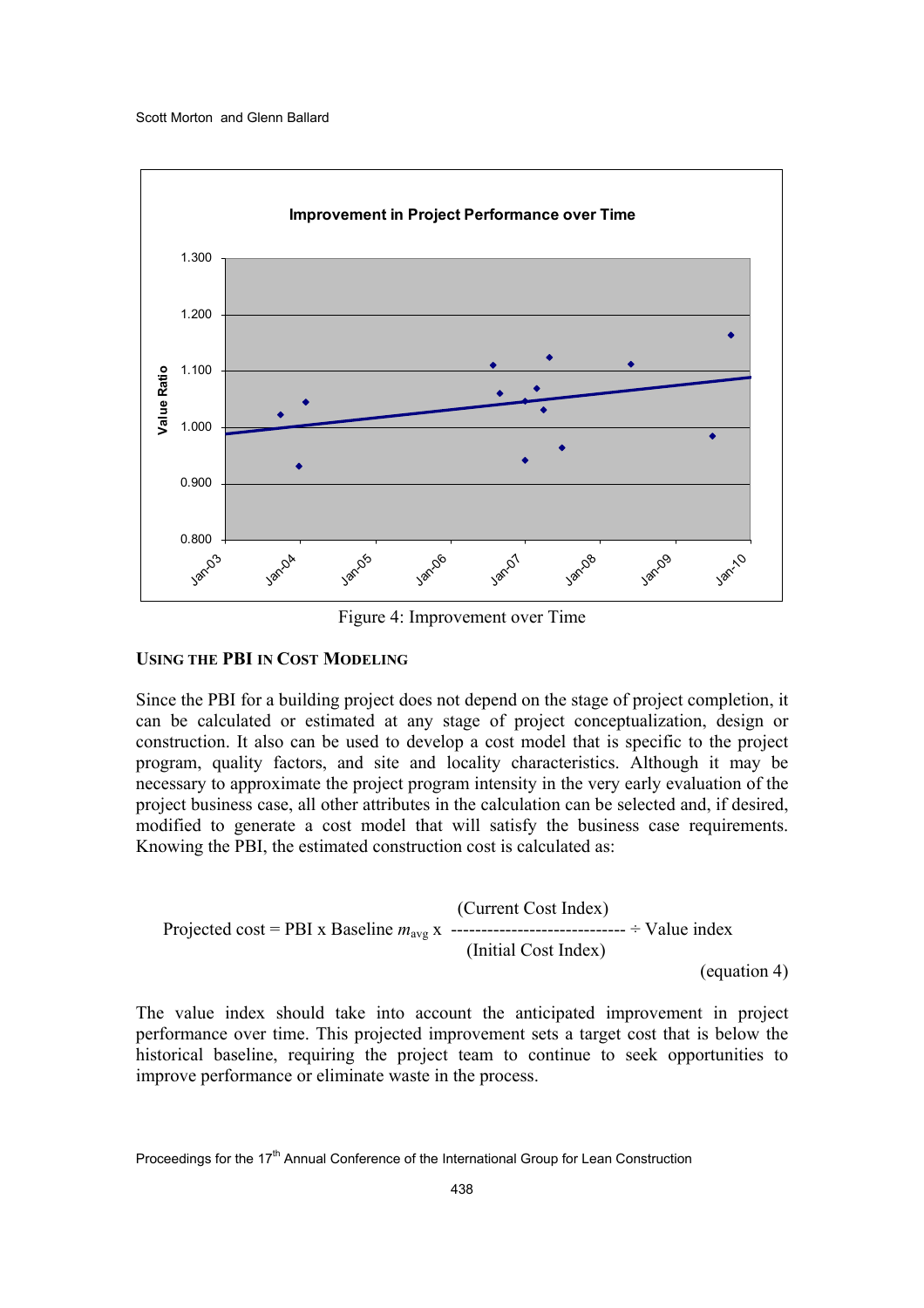#### **CONCLUSIONS AND RECOMMENDATIONS FOR FUTURE RESEARCH**

The Project Baseline Index has been shown to be an accurate and feasible method for determining expected cost directly from customer requirements. It also provides a way to set targets for improvement over time in the cost of facilities with various index ratings in the PBI.

Future research is needed to confirm these initial findings with additional data points and clients, and also to extend the PBI to other types of constructed facilities beyond healthcare. Research is also needed to understand the differences and similarities of the PBI to Haahtela's TaKu method $4$ —the two methods thus far found to be adequate to the demands of target value design. Do the two methods achieve similar results, but through different processes? Is one superior to the other, either universally or in specific circumstances?

#### **REFERENCES**

Ballard, Glenn (2008). "LPDS Update". *Lean Construction Journal,* 2008, pp. 1-19. Available at www.leanconstructionjournal.org.

- Dysert, Larry R., Bruce G. Elliott, and Douglas W. Leo (2004). *Parametric and Conceptual Estimating, 2nd edition.* Association for the Advancement of Cost Engineering, Professional Practice Guide #13, Morgantown, West Virginia, 2004.
- Dysert, Larry R. and Peter Christensen (2003). "Cost Estimate Classification". Association for the Advancement of Cost Engineering, Recommended Practice No. 17R-97, Morgantown, West Virginia, 2003.
- Pennanen, Ari and Glenn Ballard (2008). "Determining Expected Cost in the Target Costing Process". *Proceedings of the 16th annual conference of the International Group for Lean Construction,* University of Salford, Manchester, U.K., July 2008. Pp. 589- 600.

 $\overline{a}$ 

<sup>4</sup> Pennanen & Ballard, 2008